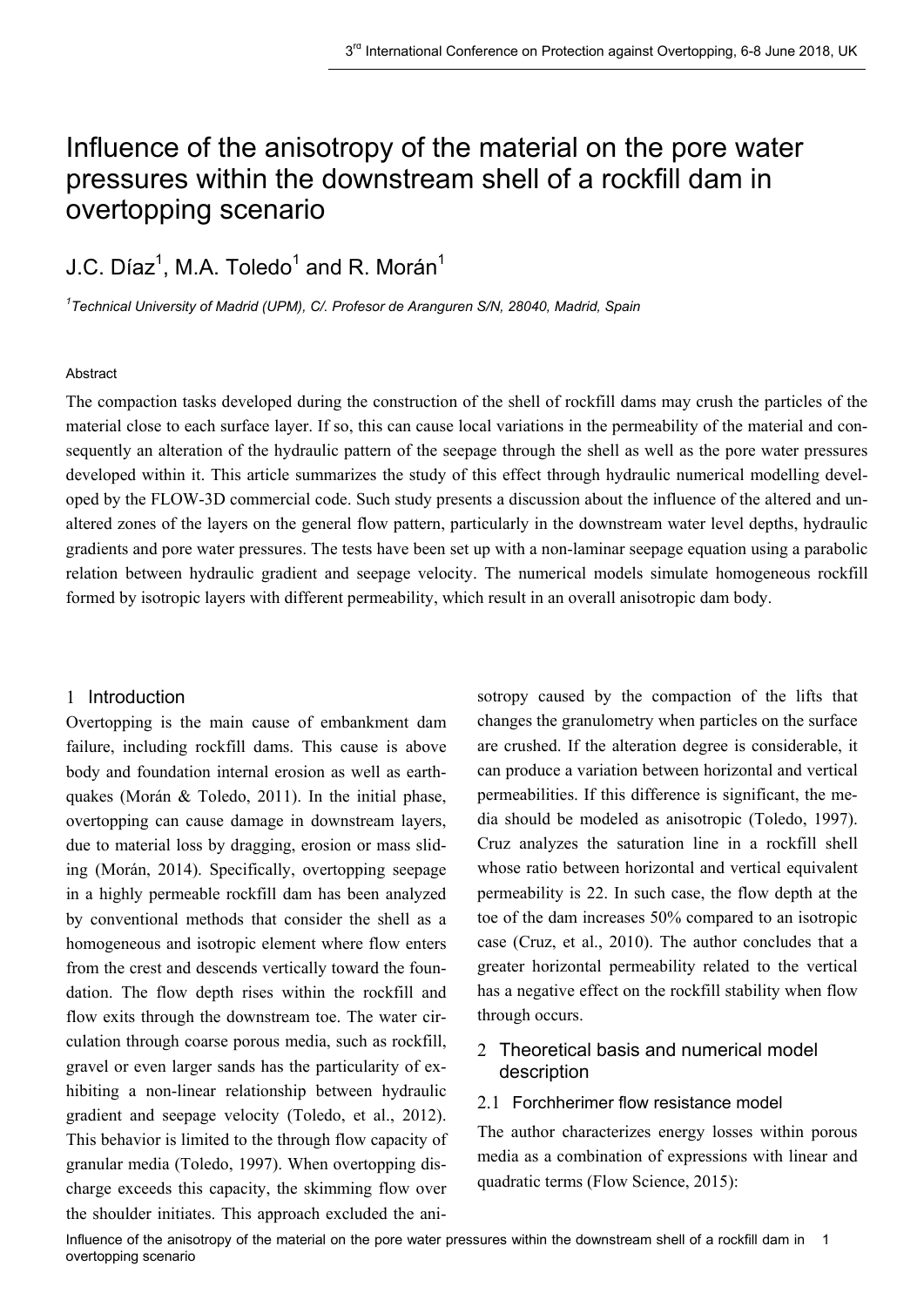$$
-\nabla p = (a + b|u_{bulk}|)u_{bulk} \tag{1}
$$

Where, ∇*p* is the pressure gradient in porous media, *u* is the apparent velocity, *a* and *b* are material coefficients which can be experimentally defined according to Ergun formulation according to a parabolic resistance equation

$$
-i = a_e \cdot u_{bulk} + b_e \cdot u_{bulk}^2 \tag{2}
$$

The equation (2) can be combined in an expression that starts from Darcy's linear resistance model which states that, flow velocity through a porous media is directly proportional to the pressure difference applied:

$$
u_{bulk} = -\frac{K}{\mu} \nabla p \tag{3}
$$

Where,  $K$  is intrinsic permeability of material, and  $\mu$  is the water dynamic viscosity.

$$
F_a u_{mic} = -\frac{1}{\rho} \nabla p = \frac{\mu}{p} \frac{1 - \phi}{\phi} \left[ A \frac{1 - \phi}{\phi} + B \frac{Re_p}{d_{poro}} \right] u_{mic} \tag{4}
$$

Where *A* and *B* are the linear and quadratic resistance coefficients that are used by the numerical code to adjust the seepage model, and  $\rho$  is the water density. Replacing in Equation [\(1\)](#page-1-0) results in an expression that relates *A* and *B* for pressure losses per unit length as a function of the macroscopic velocity. *A* and *B* are related to the factors *a* and *b,* which can be obtained experimentally.

$$
-\nabla p = A \cdot |u_{bulk}|\mu \frac{(1-\emptyset)^2}{\emptyset^3} + B \cdot |u_{bulk}|^2 \rho \frac{(1-\emptyset)}{\emptyset^3}
$$
 (5)

$$
A = a \frac{\phi^3}{\mu (1 - \phi)^2}, \qquad B = b \frac{\phi^3}{\rho (1 - \phi)}
$$
(6)

If the porous media permeabilities are known, these values can be transformed through [\(7\)](#page-1-1) in which *K1* is the intrinsic permeability of material and *K2* is the inertial permeability (Flow Science, 2015).

$$
a = \frac{\mu}{K_1}, \qquad b = \frac{s\rho}{K_2} \tag{7}
$$

Replacing [\(7\)](#page-1-1) in equation [\(6\)](#page-1-2) produces the following expression [\(8\).](#page-1-3) If *K2* is unknown the coefficient *B* will be set as 0 and the model is considered laminar according to Darcy equation.

$$
A = \frac{\phi^3}{(1 - \phi)^2 K_1}, \qquad B = \frac{\phi^3}{(1 - \phi) K_2}
$$
(8)

### <span id="page-1-0"></span>2.2 Mesh criteria

Flow-3D uses FAVOR algorithm, which defines mesh and geometry independently. It allows adding, moving or eliminating geometric elements without affecting configuration. The dimensions of each mesh block are defined in directions  $X_{min}$ ,  $X_{max}$ ,  $Y_{min}$ ,  $Y_{max}$ ,  $Z_{min}$ ,  $Z_{max}$ ; X corresponds to the longitudinal axis channel, considered positive in the direction of the flow, Y is transversal to the channel and vertical Z, positive upwards. A mesh block of  $X=9.0$  m;  $Y=0.1$  m and  $Z=1.6$  m with a cell size of 0.02m is proposed, so as to get a better resolution. The ratio between dam and cell height  $(H_{\text{dam}}/H_{\text{cell}})$  is 1/50.

Three mesh blocks were defined. Two of them, with cell size 0.02m, were overlapped in the approach zone on a solid that allows water inlet by the crest and the third, with cell size 0.01m, which is divided into thinner layers so as to have at least 4 cells along the thickness which allow enough precision in results. The ratio between altered layer thickness and cell size ( $H_{C3}/H_{cell}$ ) is 1/4.





Figure 1. Mesh block anisotropy models

<span id="page-1-2"></span>

#### 2.3 Border and Initial conditions

<span id="page-1-3"></span><span id="page-1-1"></span> $X_{\text{min}}$  condition is the inflow of the water normal to block surface;  $X_{\text{max}}$  consider the water outflow;  $Y_{\text{min}}$ ,  $Y_{\text{max}}$  are assigned "wall" type with minimum roughness. The channel base  $Z_{\text{min}}$ , has its own characteristics (rigid and non-deformable surface) with roughness 0.003m (smooth mortar) similarly as the laboratory facility. Geometric fluid region was defined at the beginning of the simulation  $(t=0)$ .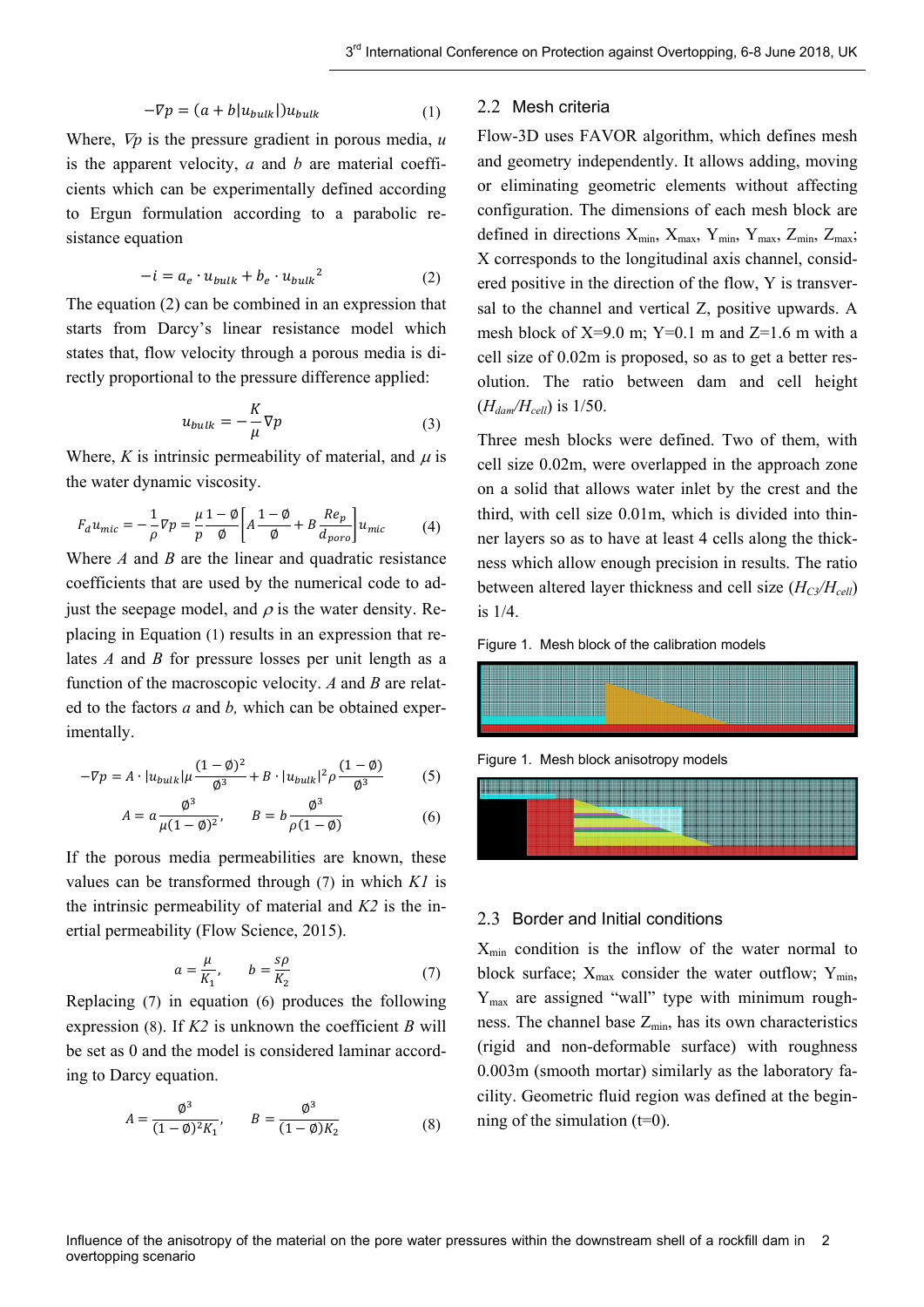Figure 3. Arrangement and thickness of each layer within anisotropic shoulder.



3 Physical calibration and numerical tests

The research included two sets of numerical models in order to make the calibration tasks and then the numerical heterogenous models. The first one simulated the through flow seepage in a homogeneous and isotropic shoulder and the second model an inhomogeneous shoulder formed by isotropic layers of different permeabilities.

Based on the model used for the calibration tests, the shell was modified by introducing 3 layers each formed by 3 layers as well of different permeabilities. The upper layer (C1) corresponded to a highly altered zone product of the compaction crushing. The intermediate layer (C2) considered such a lower altered zone. Finally, the lower layer (C3) corresponding to an unaltered zone.

Layer C1 was made up of material used in the calibration tests. C2 and C3 were assigned to customary permeability values (Table 1) for medium and fine sands (Barnes, 2010) and (Juárez, Eulalio; Rico, Alfonso, 2005)

Table 1. Granulometry and permeabilities of layers C2 and C3

| Test           | Layer          | $d_{50}(mm)$ | Ø    | K(m/s)              |
|----------------|----------------|--------------|------|---------------------|
| P <sub>1</sub> | C <sub>2</sub> | 10           | 0.39 | $2.0 \cdot 10^{-1}$ |
|                | C <sub>3</sub> | O            | 0.37 | $1.0 \cdot 10^{-2}$ |
| P <sub>2</sub> | C <sub>2</sub> | 8            | 0.39 | $2.0 \cdot 10^{-1}$ |
|                | C3             |              | 0.37 | $1.0 \cdot 10^{-3}$ |

The physical model was developed in a 9.0m long 0.20m wide horizontal channel. The rockfill sample was 1,0m high with 3H:1V downstream slope (Figure 4). The numerical model was reduced to width of 0.10m to be able to decrease the mesh size and simulation durations. The physical model involved 3 zones of

3m long each. The first is to permit the approximation of the flow; the second is where the granular sample is located, and the third downstream, where the outflow occurs. In the channel base there are 7 points to measure pressure heads in the longitudinal direction X.

The granular material used in the physical calibration tests had a diameter  $d_{50}$ =12.6mm and a porosity  $\mathcal{Q}=0.41$ . The full characteristics of this material can be consulted at (Morán, 2013).

Figure 4. Physical model of homogeneous and isotropic rockfill.



The characteristics of the numerical model considering the anisotropy were similar to those that have been raised in the calibration tests, with exception of the approach zone located at the crest of the sample to simulate an inflow by overtopping (Figure 5).

Figure 5. Numerical model considering anisotropy



Tests were made for the same unit discharges used in the physical calibration:  $q_1 = 4.21s^{-1}m^{-1}$ ;  $q_2 = 13.51s^{-1}m^{-1}$ and  $q_3$ =22.8ls<sup>-1</sup>m<sup>-1</sup>. In this campaign, two numerical models were carried out, each for two unit discharges, considering a variation in permeabilities of layer 3 showed in Table 1. Layer thicknesses may be observed in Figure 3. The measure points are coincident with the one used in the physical tests.

# 4 Results

# 4.1 Calibration

Figure 6 shows variation in time of pressures, inflows and outflows for test for a unit discharge of  $22.8$ ls<sup>-1</sup>m<sup>-1</sup>. Results were obtained until flow was stabilized. Table 2 shows pressure heads at one of the measurement points and compared with laboratory tests. The errors

Influence of the anisotropy of the material on the pore water pressures within the downstream shell of a rockfill dam in 3 overtopping scenario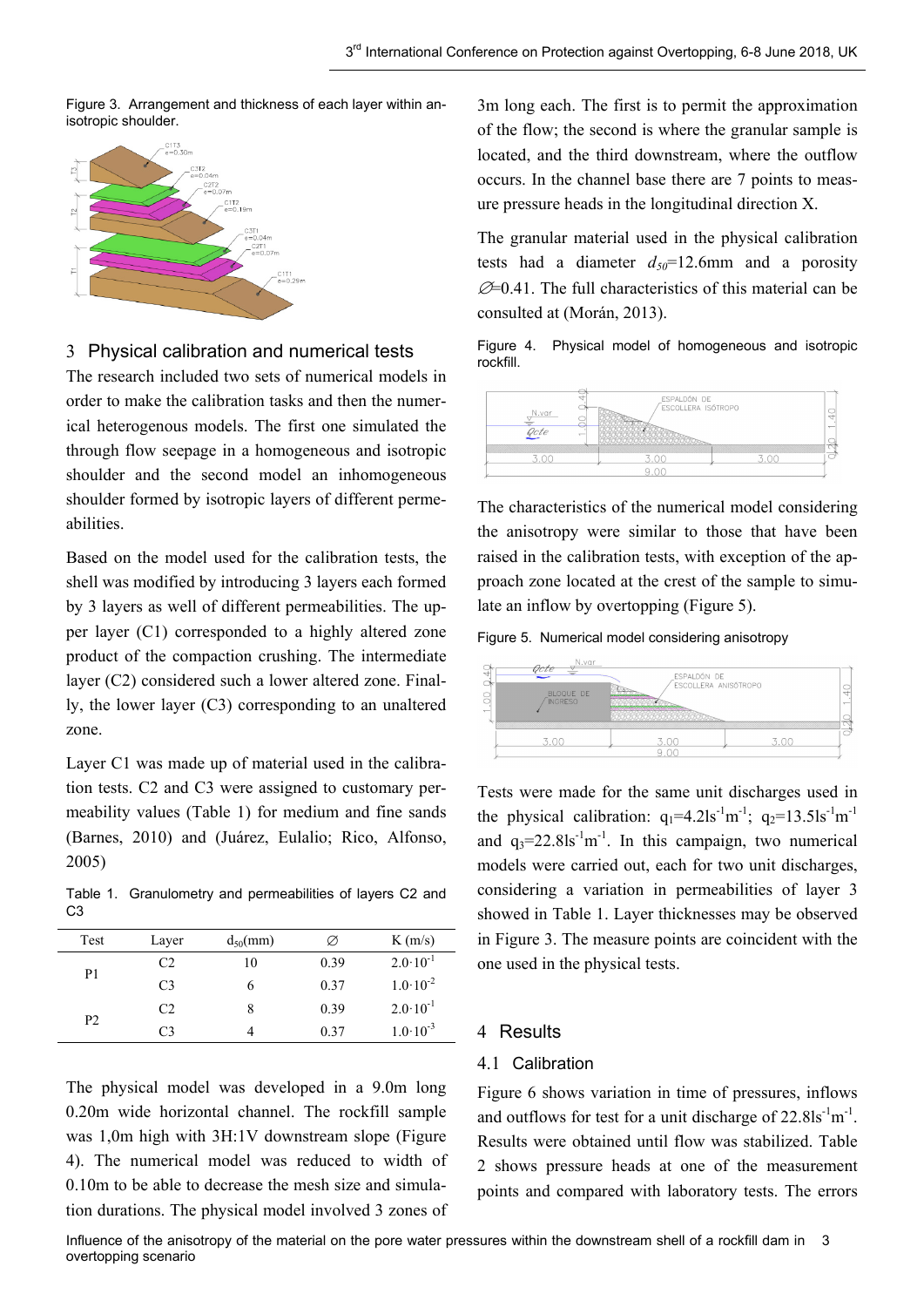(%Err) are expressed as a percentage of physical model value taken as a reference.

Figure 7 shows pressure variation lines between numerical model and laboratory tests. With these results, parabolic relation between hydraulic gradient and average seepage velocity has been determined and resistance law checked according to the methodology proposed by Morán (2013). Thus, resistance law obtained from laboratory tests was the following:

$$
i = 2.710 \cdot u + 65.350 \cdot u^2 \tag{9}
$$

Figure 6. Evolution over time of (a) pressure head, (b) inflow and outflow discharges;  $q<sub>u</sub>=22.8$ ls $<sup>-1</sup>m<sup>-1</sup>$ </sup>



Table 2. Pressure head comparison (P) obtained in laboratory tests and Flow-3d code for  $qu_1=4.2$ ls<sup>-1</sup>m<sup>-1</sup>

| Point          | Pressure head (m) |            |        |  |  |
|----------------|-------------------|------------|--------|--|--|
|                | Phys. model       | Num. model | %Err   |  |  |
| F1             | 0.331             | 0.287      | 13.041 |  |  |
| F <sub>2</sub> | 0.310             | 0.262      | 15.578 |  |  |
| F <sub>3</sub> | 0.289             | 0.233      | 19.355 |  |  |
| F <sub>4</sub> | 0.254             | 0.198      | 21.783 |  |  |
| F <sub>5</sub> | 0.207             | 0.155      | 24.925 |  |  |
| F <sub>6</sub> | 0.128             | 0.086      | 33.316 |  |  |
| F7             | 0.058             | 0.017      | 70.181 |  |  |
| F1             | 0.331             | 0.287      | 13.041 |  |  |

The mesh border condition allows to obtain inflow and outflow rates (Table 3) to determine the model convergence and volume continuity.

Table 3. Inflow and outflow within the domain

| qu infllow $(ls^{-1}m^{-1})$ | qu outflow $(ls^{-1}m^{-1})$ | %Error |
|------------------------------|------------------------------|--------|
| 4.200                        | 4.088                        | 2.663  |
| 13.500                       | 13.386                       | 0.848  |
| 22.800                       | 22.637                       | 0.715  |

Figure 7. (a) Comparison of pressure heads between physical (subindex mf) and numerical models (subindex mn). (b) Map of pressure heads for  $q_u$ =22.8ls<sup>-1</sup>m<sup>-1</sup>



#### 4.2 Heterogeneous models

The pattern of the saturation process within the heterogeneous rockfill is a key aspect to be able to interpret the numerical results exposed later on. Figure 8 shows the seepage evolution in a heterogeneous porous media formed by adjacent isotropic layers of different permeabilities for an overtopping unit discharge of qu=24.32ls $^{-1}$ m<sup>-1</sup>.

Test 2 (P2 in Table 4 and 5) includes a change in the material properties of the altered layer (C3) with a lower permeability compared to Test 1 (P1 in Table 4 and 5).

Figure 9 shows the variation in time of pressures, inflows and outflows for tests with unit flow rate of  $22.8$ ls<sup>-1</sup>m<sup>-1</sup>.

Influence of the anisotropy of the material on the pore water pressures within the downstream shell of a rockfill dam in 4 overtopping scenario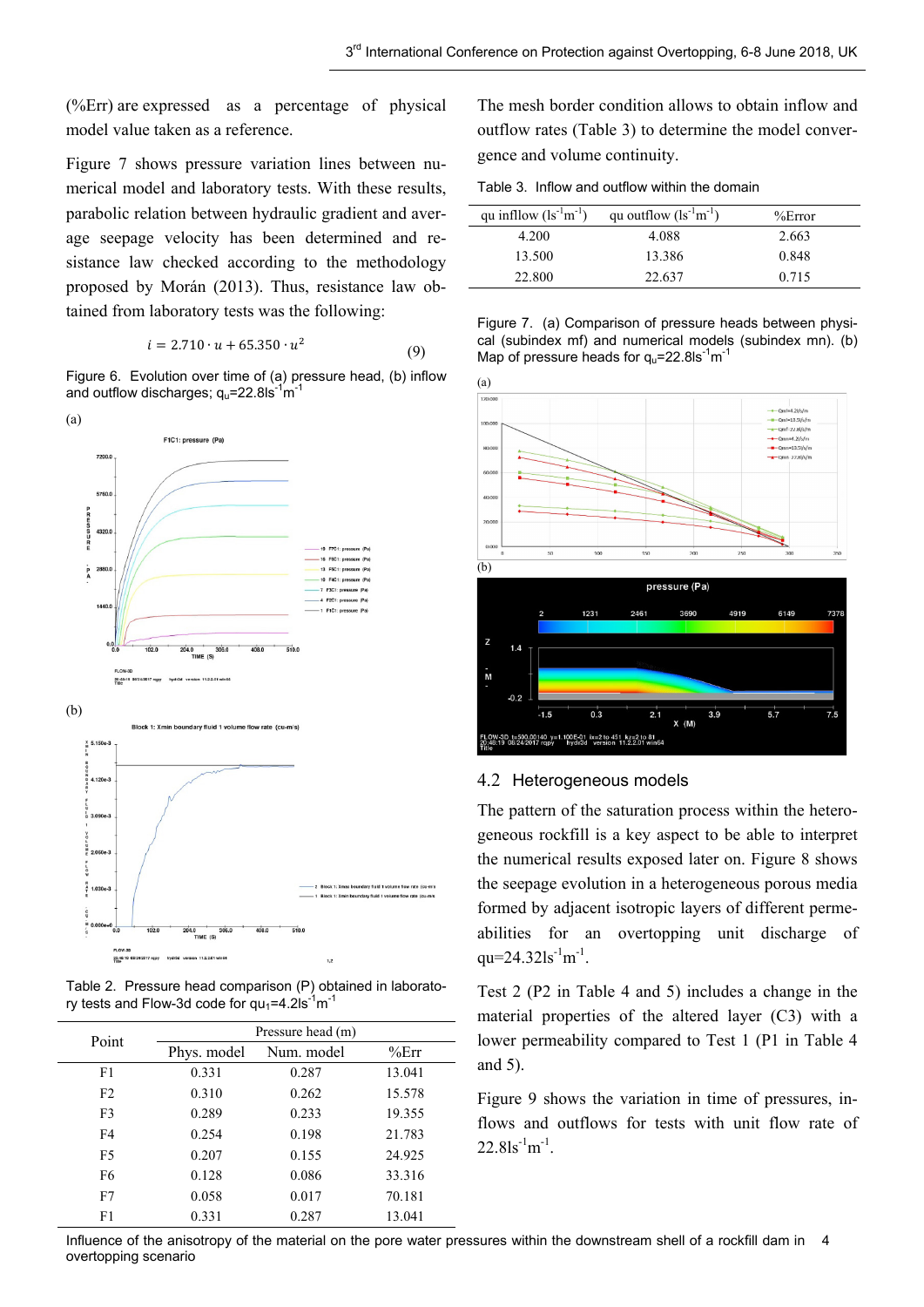Figure 8. Saturation process of a heterogeneous rockfill made of isotropic layers of different permeabilities, qu=24.32ls<sup>-1</sup>m<sup>-1</sup>. (a) Time=7s; (b) Time=17s; (c) Time=36s; (d) Time=70s.

(a)









Table 4 and 5 show pressure heads of the models for each unit discharge. Figure 10 shows the profile of pressure heads and flow depths along the cross section.

Figure 9. Evolution over time,  $q_u = 22.81s^{-1}m^{-1}$  (a) pressure head, (b) inflow and outflow discharges.





Table 4. Pressure heads for  $qu_1 = 14.55$ ls<sup>-1</sup>m<sup>-1</sup>

|                | Pressure Heads P(cm) |                |        |                |         |
|----------------|----------------------|----------------|--------|----------------|---------|
| Point          | Phys.<br>Mod         | P <sub>1</sub> | %ErrP1 | P <sub>2</sub> | %Err P2 |
| F1             | 59.93                | 48.92          | 39.36  | 18.36          | 34.32   |
| F <sub>2</sub> | 55.48                | 45.68          | 38.41  | 17.66          | 30.77   |
| F <sub>3</sub> | 50.10                | 39.91          | 36.11  | 20.33          | 27.92   |
| F4             | 42.50                | 32.94          | 32.27  | 22.48          | 24.06   |
| F <sub>5</sub> | 30.45                | 24.23          | 24.60  | 20.42          | 19.22   |
| F <sub>6</sub> | 16.10                | 10.79          | 10.85  | 33.00          | 32.60   |
| F7             | 7.00                 | 2.80           | 2.88   | 60.04          | 58.93   |

Table 5. Pressure heads for  $qu_1=24.32$ ls<sup>-1</sup>m<sup>-1</sup>

|                | Pressure Heads P(cm) |                |        |                |         |
|----------------|----------------------|----------------|--------|----------------|---------|
| Point          | Phys.<br>Mod         | P <sub>1</sub> | %ErrP1 | P <sub>2</sub> | %Err P2 |
| F1             | 77.48                | 62.80          | 43.30  | 18.94          | 44.11   |
| F <sub>2</sub> | 70.23                | 59.23          | 42.29  | 15.66          | 39.79   |
| F <sub>3</sub> | 60.75                | 51.65          | 39.81  | 14.98          | 34.46   |
| F4             | 48.20                | 40.86          | 35.76  | 15.23          | 25.80   |
| F <sub>5</sub> | 31.95                | 27.03          | 26.67  | 15.38          | 16.52   |
| F <sub>6</sub> | 17.00                | 11.33          | 11.38  | 33.36          | 33.04   |
| F7             | 7.70                 | 3.60           | 3.73   | 53.27          | 51.55   |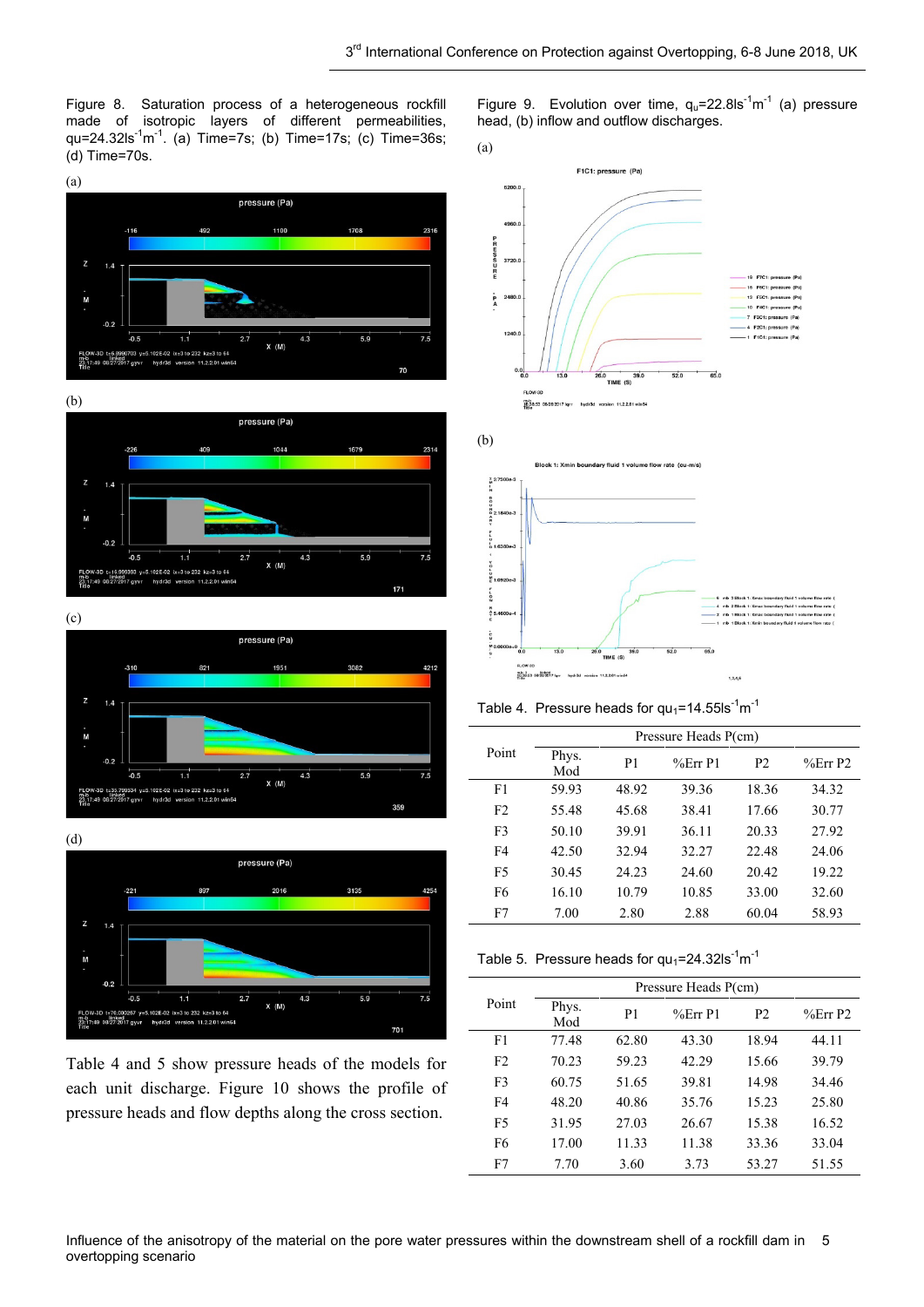

Figure 10. (a) profile of pressure heads (b) flow depths variation

### 5 Discussion

#### 5.1 Calibration

The results show that simulation stabilizes at a certain time. Figure 6 shows that after approximately 380 seconds the pressure heads remain constant. Figure 6-b and Table 3 show inflow discharge remains constant while outflow discharge increases as the shoulder becomes saturated. the relative error in relation to inflow is 2.663% for  $4.2$ ls<sup>-1</sup>m<sup>-1</sup>; 0.848% for 13.5ls<sup>-1</sup>m<sup>-1</sup> and  $0.715\%$  for  $22.81s<sup>-1</sup>m<sup>-1</sup>$  at the end of simulation time. The development of a numerical model implies certain simplifications in relation to real condition that reduce the problem complexity, which can lead to errors that have to be evaluated. In border conditions  $Y_{min}$  and Ymax have been defined as "wall" type. Although the code assigns default characteristics such as roughness and considers the mesh faces to behave like a wall, it can differ significantly in relation to a laboratory test whose roughness coefficient can have values of tenths of millimeter up to several millimeters depending on the finished quality. In this case, a solid object with a rigid and non-deformable surface and an absolute roughness of 0.003 has been arranged, which corresponds to a finishing coat with plastered mortar. As Table 2 shows, the differences on pressure heads between numerical models and laboratory tests oscillated

between absolute values of 2.05cm to 8.85cm and re-

main of the same order of magnitude in every case. This error, expressed as a percentage of experimental value, ranged between 13.04% in F1 located at the upstream measure point and 70.18% in F7 near the downstream toe. This pressure difference decreased as seepage flow rate increased. The tests with unit flow discharge of 13.5 and  $22.8$ ls<sup>-1</sup>m<sup>-1</sup> show a lower error percentage in the two downstream measuring points (F6 and F7).

### 5.2 Heterogeneous models

Before discussing numerical results, saturation process of the heterogeneous rockfill shell formed by different layers is described. As it can be seen in Figure 8, the water inflows by the crest and leaks through the upper layer in a sub vertical direction until reaching the first altered layer. In this sector, the water begins to accumulate due to a lower material permeability that partially prevents water to flow towards the lower layer. One fraction of the flow advances downstream in a nearly horizontal direction as the other leaks vertically towards the next layers underneath. The process is repeated until reaching the impervious base where the water accumulates filling the empty voids as flows towards the toe of the slope. Obviously, as the altered layer lowers its permeability, the velocity of saturation of the upper layers increases. Figure 8-a shows that the upper zone has been saturated almost completely until reaching the outer face of the slope where a vertical drop occurs to the next layer of greater permeability. The same happens with the next layer shaping "steps" (Figure 8-b). The model agrees with the hypothesis proposed by Toledo (1997), who stated that the upper area of the rockfill shell can be completely saturated before the water has reached the bottom if the permeability is low enough. That could lead to mass sliding and dragging processes near the crest of the dam. This could be serious, since the loss of the material of the shell in that area may leave the core or impervious face without support and vulnerable to a potential failure. Results of Test 2 with a flow rate of  $24.32 \text{ls}^{-1} \text{m}^{-1}$ , shows the saturation of the shell is almost complete without any free voids between layers (Figure 8-d).

The results of the heterogeneous model show that flow presents liquid vein ruptures in several points of layer. This "drip" effect that occurs during vertical leakage

Influence of the anisotropy of the material on the pore water pressures within the downstream shell of a rockfill dam in 6 overtopping scenario